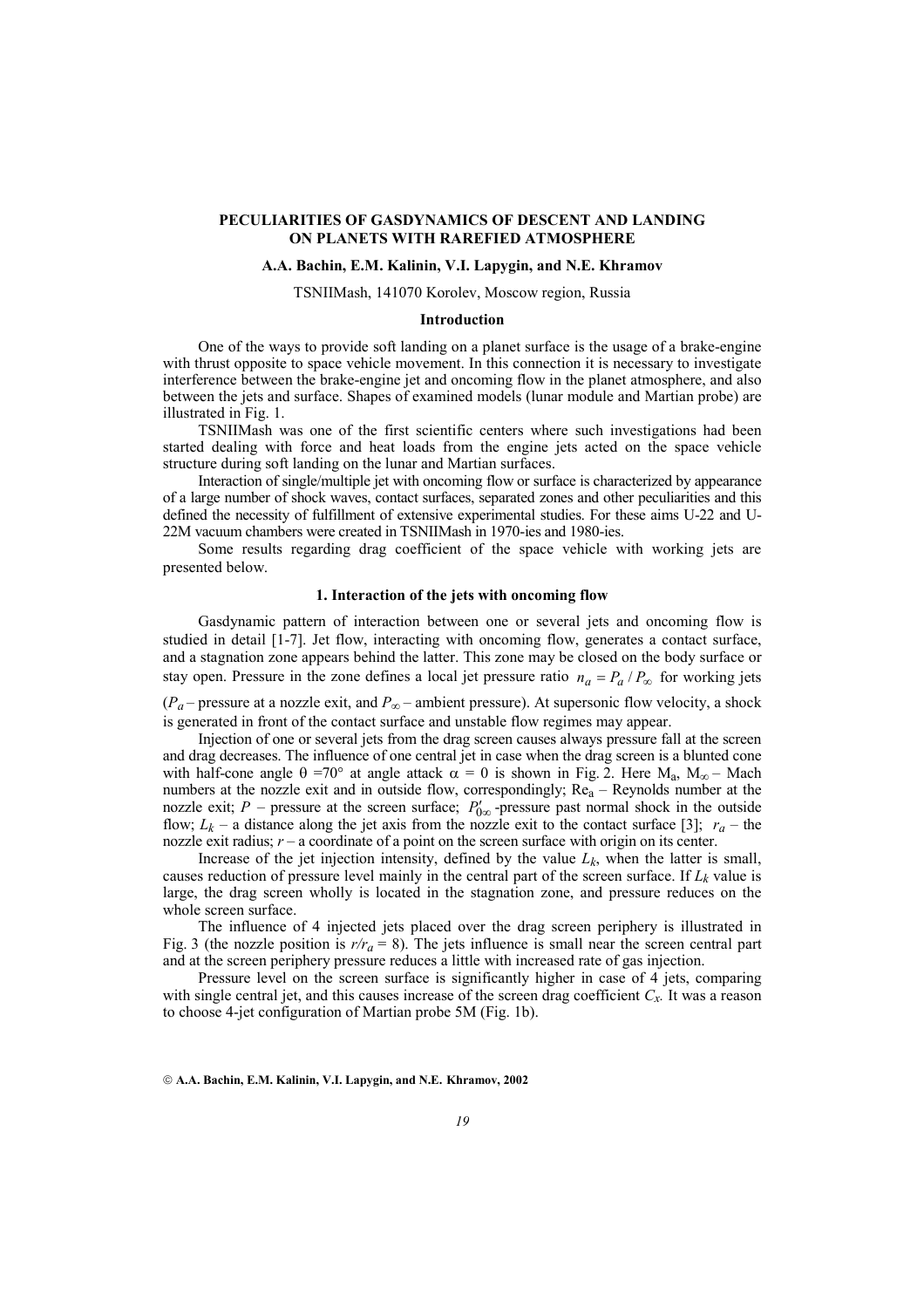| <b>Report Documentation Page</b>                                                                                                                                                     |                           |                         |                                                    |
|--------------------------------------------------------------------------------------------------------------------------------------------------------------------------------------|---------------------------|-------------------------|----------------------------------------------------|
| <b>Report Date</b><br>23 Aug 2002                                                                                                                                                    | <b>Report Type</b><br>N/A | Dates Covered (from to) |                                                    |
| <b>Title and Subtitle</b><br>Peculiarities of Gasdynamics of Descent and Landing on Planets<br>With Rarefield Atmosphere                                                             |                           |                         | <b>Contract Number</b>                             |
|                                                                                                                                                                                      |                           |                         | <b>Grant Number</b>                                |
|                                                                                                                                                                                      |                           |                         | <b>Program Element Number</b>                      |
| Author(s)                                                                                                                                                                            |                           |                         | <b>Project Number</b>                              |
|                                                                                                                                                                                      |                           |                         | <b>Task Number</b>                                 |
|                                                                                                                                                                                      |                           |                         | <b>Work Unit Number</b>                            |
| Performing Organization Name(s) and Address(es)<br>Institute of Theoretical and Applied Mechanics Institutskaya 4/1<br>Novosibirsk 530090 Russia                                     |                           |                         | <b>Performing Organization Report Number</b>       |
| <b>Sponsoring/Monitoring Agency Name(s) and Address(es)</b>                                                                                                                          |                           |                         | <b>Sponsor/Monitor's Acronym(s)</b>                |
| EOARD PSC 802 Box 14 FPO 09499-0014                                                                                                                                                  |                           |                         | <b>Sponsor/Monitor's Report Number(s)</b>          |
| <b>Distribution/Availability Statement</b><br>Approved for public release, distribution unlimited                                                                                    |                           |                         |                                                    |
| <b>Supplementary Notes</b><br>See also ADM001433, Conference held International Conference on Methods of Aerophysical Research (11th) Held in<br>Novosibirsk, Russia on 1-7 Jul 2002 |                           |                         |                                                    |
| <b>Abstract</b>                                                                                                                                                                      |                           |                         |                                                    |
| <b>Subject Terms</b>                                                                                                                                                                 |                           |                         |                                                    |
| <b>Report Classification</b><br>unclassified                                                                                                                                         |                           |                         | <b>Classification of this page</b><br>unclassified |
| <b>Classification of Abstract</b><br>unclassified                                                                                                                                    |                           |                         | <b>Limitation of Abstract</b><br>UU                |
| <b>Number of Pages</b><br>5                                                                                                                                                          |                           |                         |                                                    |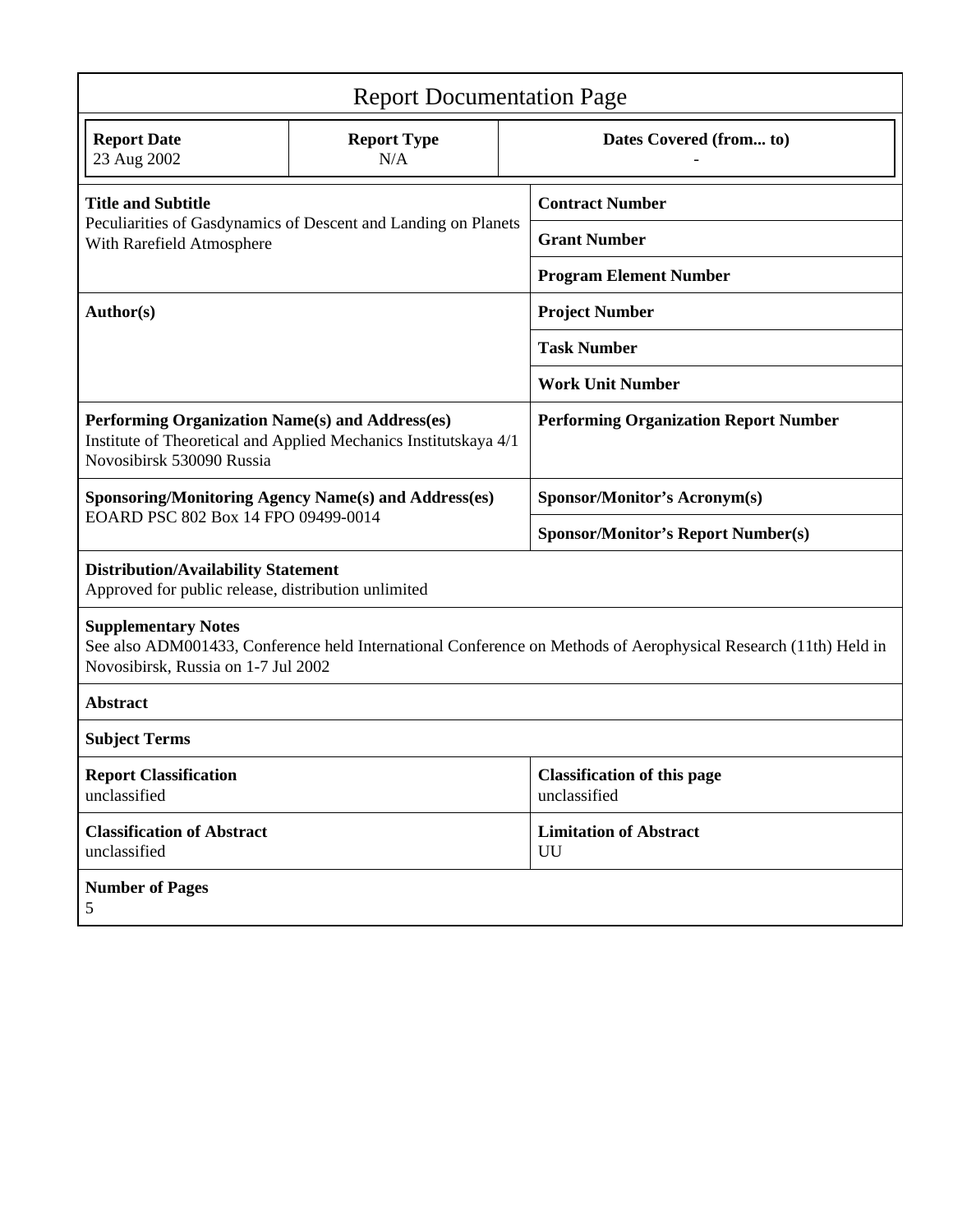

Fig. 1. Principal scheme of the models (a-lunar module, b-Martian probe).



Fig. 2. Influence of injection of central oncoming jet on pressure distribution over nose screen.



Fig. 3. The influence of four opposite jets on pressure distribution over the nose screen, model 5M, M<sub>a</sub>=4.73; Re<sub>a</sub>≈10<sup>6</sup>.

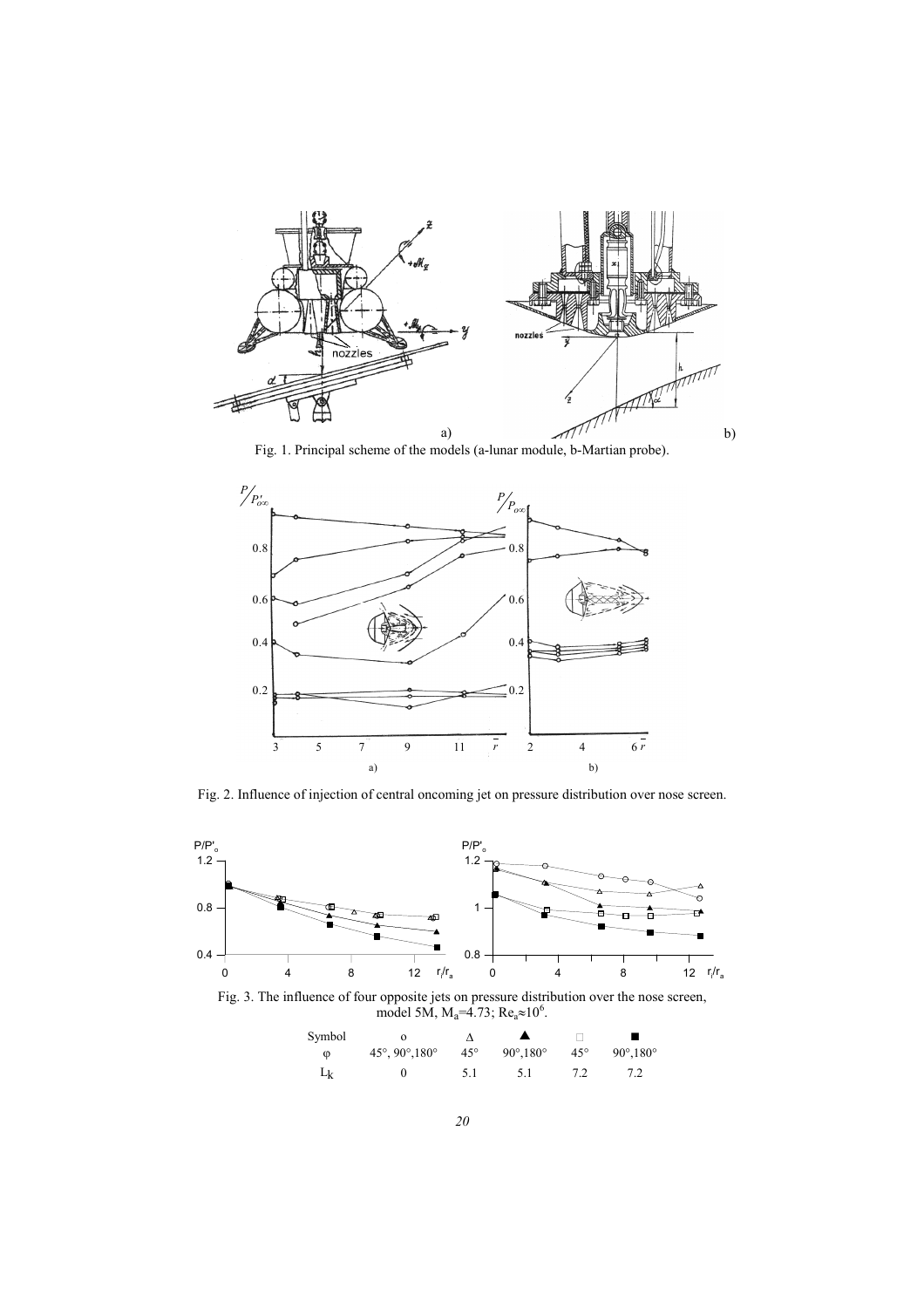## **1. Vacuum chambers for studying gasdynamic process of interaction between vacuum jets and obstacle**

 It is necessary to solve two problems during simulation of space vehicles soft landing on surfaces of planets with rarified atmosphere. The first one is connected with required value of model jet pressure ratio, and the second – with reproduction of general gasdynamic similarity parameters  $M_a$ ,  $\kappa_a$ ,  $Re_a$ , etc. These problems may be solved only with the help of vacuum chambers and specific test techniques. In order to simulated more completely all elements of the full-size vehicle which are situated in the reflected flow of the jet, it is necessary to fabricate large-scale models which may be tested in the large-scale vacuum chambers. U-22M vacuum chamber with volume V=170 cu.m, initial pressure  $P \sim 1Pa$ , and U-22 vacuum chamber with volume V=930 cu.m, initial pressure  $P \sim 0.1Pa$  give opportunity to obtain required values of jet pressure ratio in a wide range [8].

Pulse ignition of the model engine is realized using gasgenerator of powder combustion products with combustion temperature 2200-2400 K, or with the help of diaphragm unit with compressed air or another gases as working body.

The model scale is chosen from the point of view to simulate  $Re_a$  and provide required critical section of the model nozzle, its weight, initial jet pressure ratio with initial pressure in the vacuum chamber, and time period when gasdynamic parameters are recorded.

a) 
$$
M_{\infty} = 1.1
$$
;  $M_{a} = 1.0$ ;  $Re_{a} = 16.2 \cdot 10^{6}$  b)  $M_{\infty} = 1.5$ ;  $M_{a} = 3.2$ ;  $Re_{a} = 9.4 \cdot 10^{6}$ 

Usually it is based on the condition *vehicle el oc vehicle oc el d d P P*  $(d_*)$  $(d_*)$  $(P_{oc})$  $(P_{oc})_{\text{model}} \_ (d_*)_{\text{mod}}$ ∗  $=\frac{(a_{*})_{\text{model}}}{(d_{*})}$ , where P<sub>oc</sub> – pressure in the

engine chamber,  $d_*$  – the nozzle critical section diameter.

 Pulse ignition of the model generator and a small period of time for recording parameters (∆τ=0.05-0.15 s) impose definite requirements on instrumentation, which have to measure very small values and operate in extreme conditions – at high temperature and under shock and vibration loading.

 A system for measurement of forces and moment was developed with present level of dynamic errors (<10%), and natural frequency of the system model-balance-suspension satisfies a condition  $f_n \Delta \tau \geq 3$  ( $f_n$  – natural frequency). The weight is also limited, because at  $f_n > 90-100$ Hz its weight should be less 120-150 g.

In accord with present techniques a measurement error for forces and moment is  $\pm (10-15)\%$ . measurement error for pressure acted on the model is  $\pm (8-10)\%$  with confidence probability P=0.95.

 Thus the test technique [9] permits to conduct all necessary measurements and optical study with light models (scale  $1:5 - 1:20$ ,  $d_* > 2$  mm) during the time interval 0.05-0.15 s).

# **2. Peculiarities of gasdynamic aspects of soft landing**

 Investigation of gasdynamics related to soft landing requires study of interaction between one/several jets and landing surface and between reflected flow and structure elements of a landing module.

 Interaction between jets with moderate pressure ratio and an obstacle is investigated in details [10-12]. Information about interaction of rather underexpanded (exhausting into vacuum) jets is presented in works [13-15].

 For case of several jets interacting with an obstacle there are only some works related to study of physical flow pattern and loads acted on the obstacle surface [16].

 Experimental studies had shown that values of distributions of the gasdynamic loads acted on the obstacle are sensitive to the variation of  $M_a$ ,  $\kappa_a$ ,  $\beta$ ,  $h$ ,  $\delta$ . The typical profile of pressure variation over the surface for case of two jets is presented in Fig. 4 and it is characterized by maximum in the region where a stream with low entropy impinges the surface. The ranges of the parameters variation were the following:  $M_a=3-5$ ,  $\kappa_a=1.12-1.4$ , angle of inclination of the jet axis to the surface β*=*0-20°*, h/*δ*=*2-5 (*h-* a distance from the nozzle exit to the surface; <sup>δ</sup> *-* a distance between centers of the nozzles exit sections, Fig. 4)*.*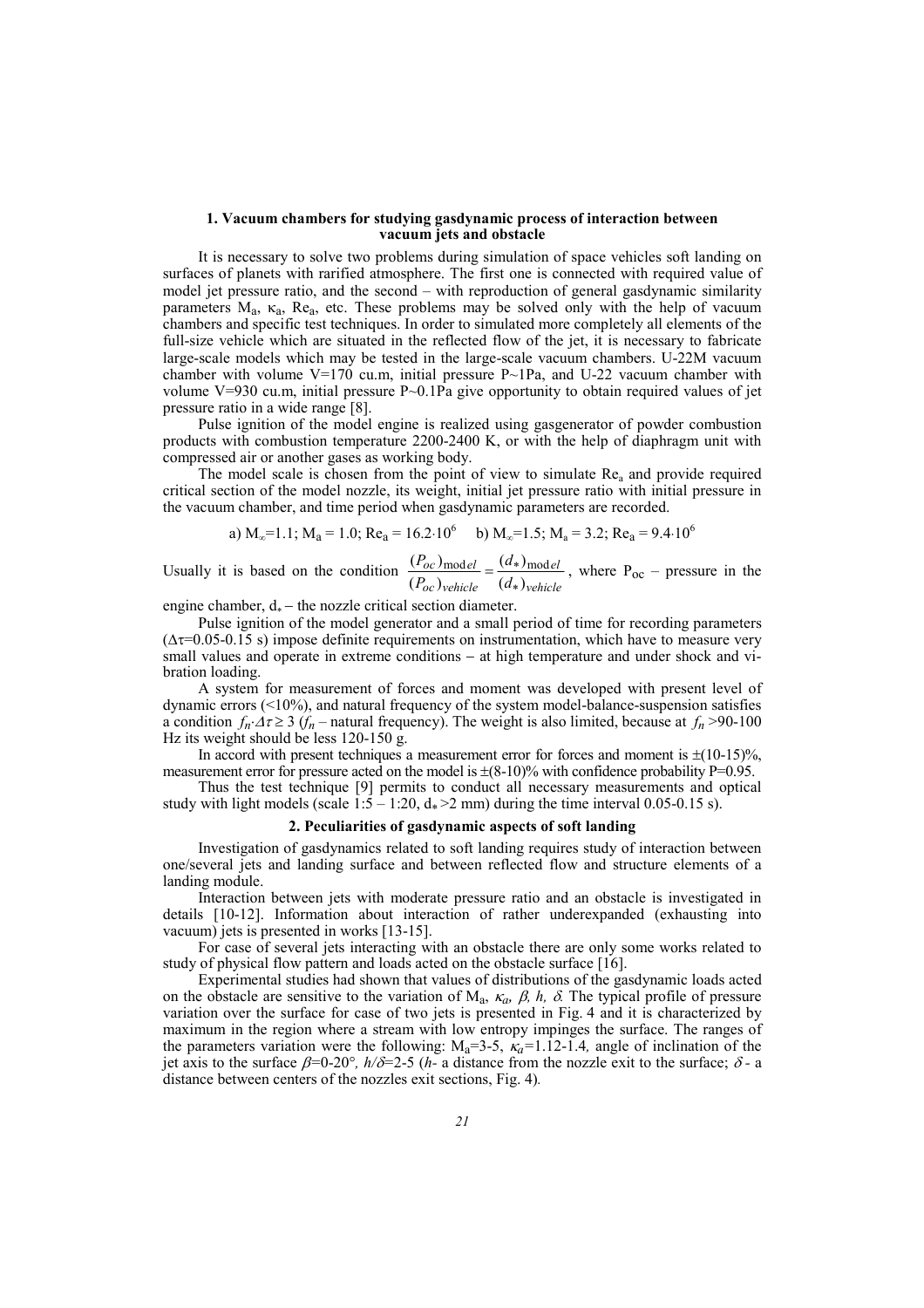

Fig. 4. The scheme of interaction of double jets block with the surface.



Fig. 5. Axial force coefficient  $C_x$  of lunar landing module.<br>a) one central nozzle; b) two central nozzles.

 Interaction of reflected flow with structure elements of the landing module has individual behavior in each case, and a small volume of available experimental data about integral loads were obtained during onground development of specific vehicles.

 Integral characteristics of the landing lunar module model with central position of a brakeengine (single nozzle) and four disk-shaped supports placed on landing units (Fig. 1a) were investigated (by Melbard, TSNIIMash) in the next ranges of initial parameters:

 $M_a = 3.36$ ,  $\kappa_a = 1.25$ ; 1.4; 1.67,  $\alpha = 0.30^\circ$ ,  $h = h/r_a = 5.15$ ,  $Re_a = (1.4.5) \cdot 10^6$ ,  $n_a = 10.1000$ .

Axial force coefficient  $C_x$  for this vehicle is plotted against  $n_a$  with various Re<sub>a</sub> and  $\overline{h}$  is presented in Fig. 5. Here  $C_x = X/(q_a \cdot S_a)$ ,  $X$  – axial force,  $q_a = 0.5 \kappa_a M_a^2 P_a$ ,  $S_a$ -the nozzle exit area.

 Integral gasdynamic characteristics for the landing module of similar configuration but with twin nozzle (Fig.1a) were investigated with the following initial parameters:  $M_a = 3.26$ ,  $\kappa_a = 1.25; 1.4; 1.67, \alpha = 0.30^\circ, \bar{h} = 10.30, \text{Re}_a = (0.5.40) \cdot 10^5, \text{ n}_a = 30.6000.$ 

 In this case, on the contrary to the landing module with one central nozzle (Fig. 5a), jets interact among themselves, beginning with certain value of *na*, generating disturbed region with more dense flow (Fig.4). Although dependencies of integral characteristics versus general initial parameters are analogous to the dependencies for vehicle model with single nozzle, the absolute values of  $C_x$  are significantly greater for the model with twin nozzle.

 Investigation of gasdynamic parameters for Martian landing module (Fig. 1b) was carried out in the ranges Re<sub>a</sub>=(0.5-2)⋅10<sup>6</sup>, n<sub>a</sub> = 6-50,  $\alpha$ =0-30°,  $h$ <sup>=2</sup>-11. This vehicle has four twin nozzles, which exits are flush-mounted on the nose screen surface, and the screen is blunted cone with vertex angle 140°. The nozzles had non-uniform distribution of Mach number at exits and  $\kappa_a$  = 1.4. At sharp edge of large and small nozzles Mach numbers were equal to 4.7 and 4.9, correspondingly. In above range of jet pressure ratio, each of four compound jets interacts with the obstacle as isolated one. Parameters of back flow inside twin-jet volume were defined by parameters of large jets.